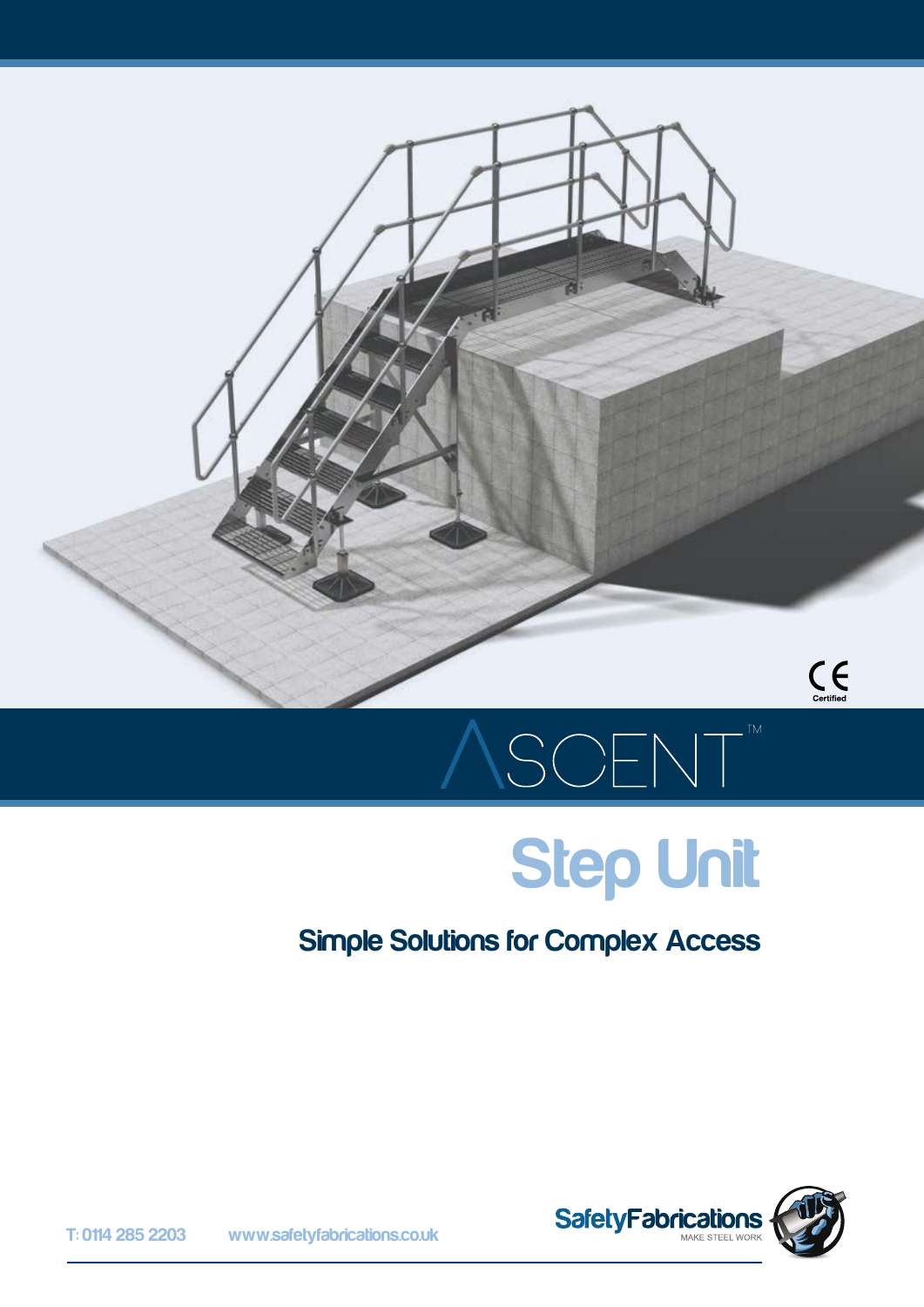### ASCENT **Step Units**

Ascent™ Step Units provide simple access solutions to complex access issues, including how to get over ducting, pipe work, cable trays, gutters and parapet walls without compromising the health and safety of the worker in line with the Work at Height Regulations (2005) .

In developing the Ascent™ step range our aim has been to create a standard range of "flat pack step units" . A step unit that is available off the shelf, which will meet all the challenges that you face when creating safe access.

Ascent™ step can be manufactured from either Galvanised Mild Steel or Aluminium.

The Ascent™ step range is the result of extensive Research & Development. This investment in both design & manufacturing technology has allowed us to create a step system which we manufacture in accordance with BS EN ISO 3834-2:2005 and BS EN 1090- 1:2009 + A1:2011 & 2:2008 and CE Marked. This has produced an accurately manufactured product which is both easy to specify and install.

- Ascent<sup>™</sup> Step Units offer the on-site adjustment you have always wanted whilst giving the safety and finished appearance of a bespoke product.
- Ascent™ step units are available as either Up & Onto or Up & Over and are complemented with a range of platforms to clear your obstruction.
- Ascent™ Step Units are supplied with freestanding feet enabling a safe and secure fit without roof penetration.
- All Ascent™ products are supplied in compliance with BS EN ISO 3834-2:2005 and BS EN 1090-1:2009 + A1:2011 & 2:2008 and CE Marked.

Please see data sheet overleaf for the many options available.



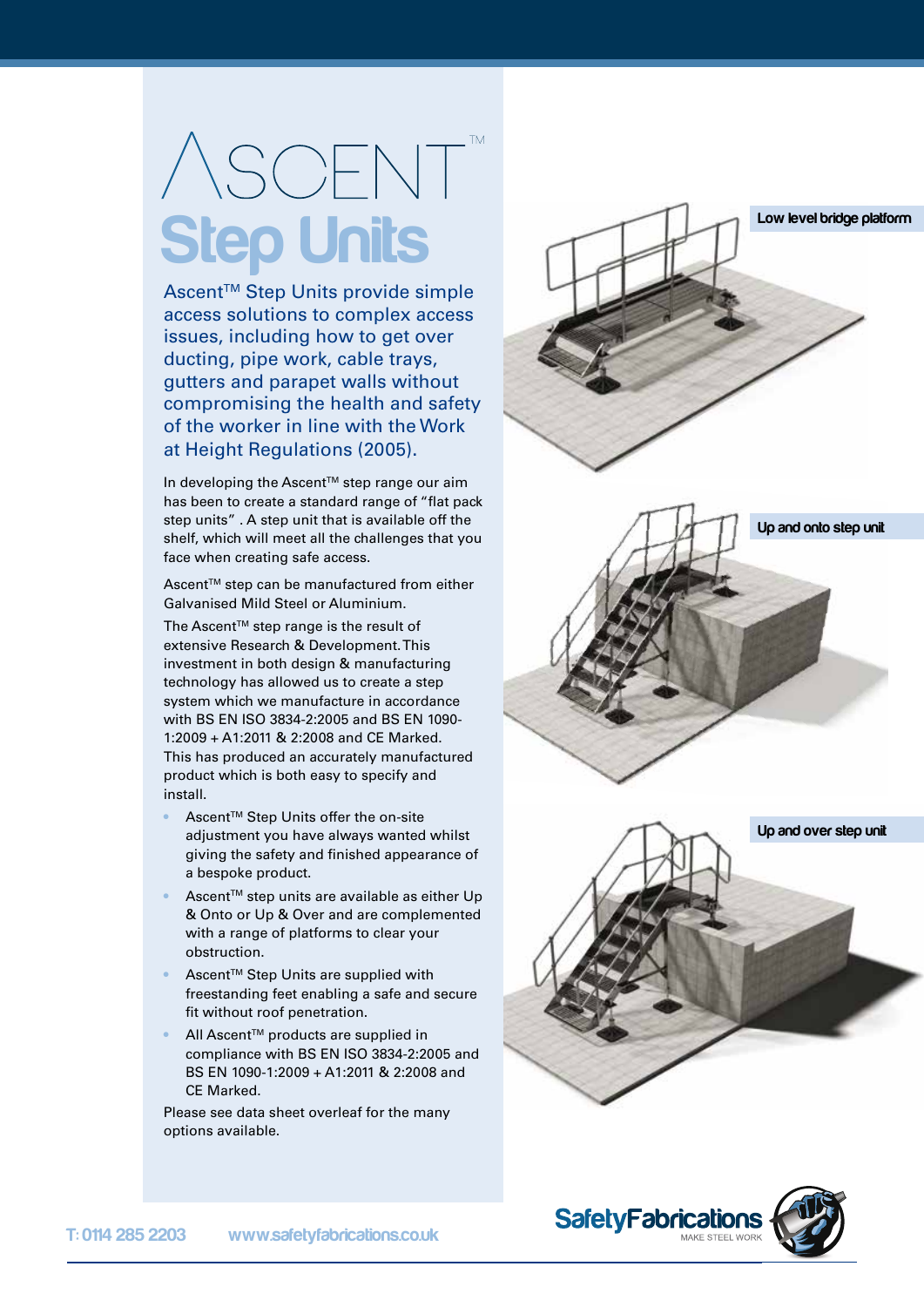#### Only three simple details needed to order your ASCENT<sup>™</sup> Step Unit





Using your measurements **A,B & C** we can identify the components that you require

| Height A (mm) | <b>Treads</b> | Height C (mm) |
|---------------|---------------|---------------|
| $287 - 407$   | 1             | $292 - 407$   |
| 432 - 627     | 2             | 432 - 627     |
| 652 - 847     | 3             | 652 - 847     |
| 872 - 1067    | 4             | 872 - 1067    |
| 1092 - 1287   | 5             | 1092 - 1287   |
| 1312 - 1512   | 6             | 1312 - 1512   |
| 1533 - 1727   |               | 1533 - 1727   |

| Up & Over<br>Platform B (mm) | Part | Up & Onto<br>Platform B (mm) |
|------------------------------|------|------------------------------|
| up to 538                    | 1    | up to 502                    |
| up to 1038                   | 2    | up to 1002                   |
| up to 1538                   | 3    | up to 1502                   |
| up to 2038                   | 4    | up to 2002                   |
| up to 2538                   | 5    |                              |

Ascent<sup>™</sup> Step Units can be manufactured in either galvanised mild steel or aluminium with freestanding feet.

Ascent<sup>™</sup> step units are based on 800mm wide treads and include handrail to both sides.



T: 0114 285 2203 www.safetyfabrications.co.uk